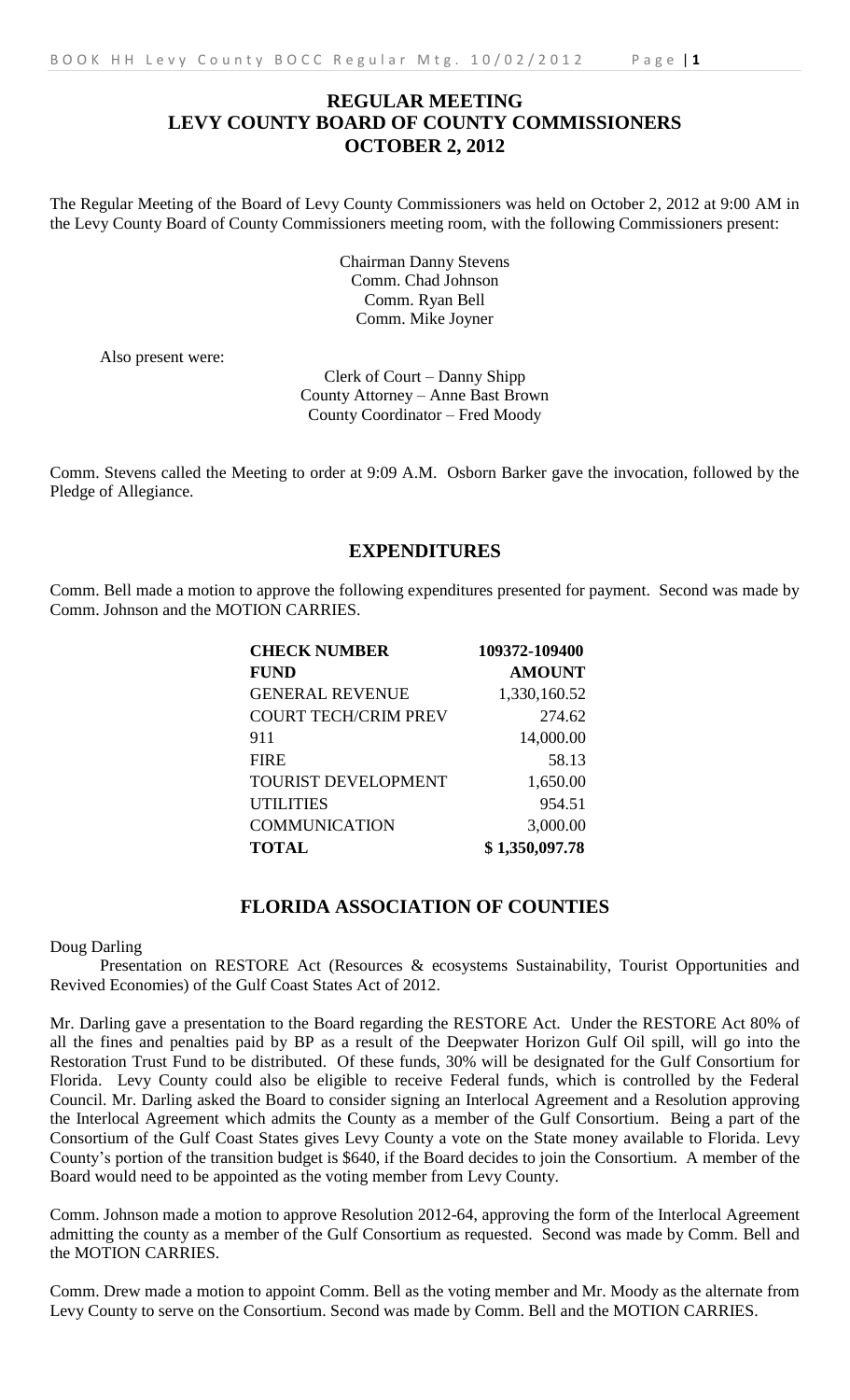Mr. Darling informed the Board there is a meeting tentatively scheduled in Tallahassee on October 22<sup>nd</sup>.

#### **SHIP**

Jeffrey Winter, Jordan & Associates

Request to approve Jordan & Associates Final Prioritized Applicant List, Final Contractor List and recommendation of award for Lead-Base Paint Services.

Mr. Winter presented to the Board the Final Prioritized Applicant List and stated 17 of the applicants have met all eligibility criteria. The applicants are as follows:

| Victoria & Maggie Jackson, Williston | Ana Febles, Archer                         |
|--------------------------------------|--------------------------------------------|
| Roberto & Deborah Tarafa, Dunnellon  | Betty Minton, Chiefland                    |
| Steven Killen, Morriston             | Queen & Henry Thomas                       |
| Benny & Edith Lamb                   | Betty Wolfe & Barbara Flores, Bronson      |
| Wilma Jean Hammock                   | Catherine Brown, Williston                 |
| Michael Hart                         | Blucher & Tiffany Smith                    |
| Jack & Christine Mileski, Archer     | John & Charlotte Kearney, Williston        |
| J.C. Brown, Williston                | Daisy Boyd & Rita Gillespie                |
|                                      | Rowland Brock, Jr. & June Smith, Morriston |

The following (12) twelve contractors have submitted an application and are being presented to the County Commission for approval:

D.J. Daube Construction & Development, LLC K & C Homes, LLC Donle Enterprises, Inc. Lindsey Custom Builders, Inc. Duncan's Frame & Trim, Inc. M.J. Johnson Construction, Inc. Gary Southard Construction, LLC Mike Discher Construction, LLC Jeff White Construction, Inc. Unison Development, LLC Jerry Orenchak General Contractors, Inc. Johnson & Johnson Roofing, Inc. d/b/a Certified Roofing & Construction

Mr. Winter requested conditional Board approval of the above listed Homeowner Applicants and Contractors.

Comm. Bell made a motion to conditionally approve the list of Homeowner Applicants and Contractors as presented. Second was made by Comm. Drew and the MOTION CARRIES.

As a requirement for all pre-1978 units receiving CDBG Housing Rehabilitation Assistance, the County must conduct lead-based paint inspections and risk assessments. Mr. Winter presented (5) firms providing lead-based paint specialist services which responded to their request for quotes:

| Aerostar SES, LLC                         | \$4,200         |
|-------------------------------------------|-----------------|
| AGC Environmental Consulting, Inc.        | \$1,075         |
| Associated Consulting Professionals, Inc. | \$590           |
| <b>Lead Paint Solutions, LLC</b>          | \$ 705          |
| Southern Earth Sciences, Inc.             | $$775 - $1,250$ |

Mr. Winter stated is the recommendation of Jordan & Associates to award the CDBG lead-based paint specialist service bid to Associated Consulting Professionals, Inc.

Comm. Drew made a motion to approve the CDBG lead-based paint specialist services to Associated Consulting Professionals, Inc. on the condition for Jordan & Associates to work with Atty. Brown to develop an agreement. Second was made by Comm. Joyner and the MOTION CARRIES.

## **LEVY COUNTY VISITORS BUREAU**

#### Carol McQueen, Director

Requesting approval to make application to seek advertising funds through BP's Deepwater Horizon Economic and Property Damage Class Action Settlement through the Gulf Tourism and Seafood Promotional Fund to promote tourism through advertising.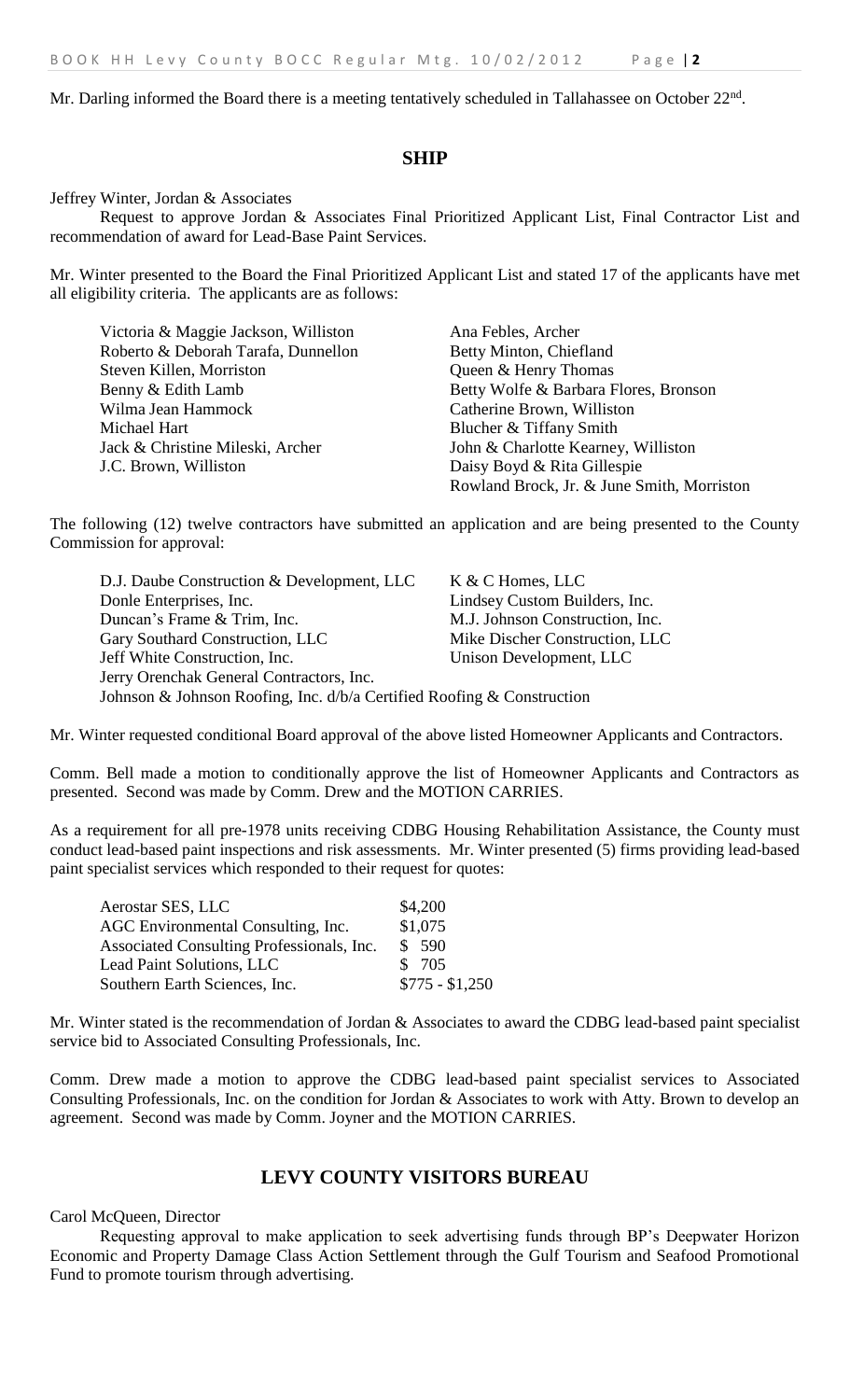#### Mrs. McQueen requested Board approval to present a Non-Agenda Item.

Comm. Drew made a motion to hear a Non-Agenda Item. Second was made by Comm. Bell and the MOTION CARRIES. Comm. Johnson votes NO.

Mrs. McQueen requested Board approval to seek advertising funds through BP's Deepwater Horizon Economic and Property Damage Class Action Settlement. The application deadline is October 5<sup>th</sup> Mrs. McQueen stated she would like to make the request for Levy County in the amount of \$100,000.

Comm. Drew made a motion to approve the request to seek advertising funds through BP's Deepwater Horizon Economic and Property Damage Class Action Settlement as requested. Second was made by Comm. Johnson and the MOTION CARRIES.

## **LEVY COUNTY TRANSIT**

Connie Conley, Director

Ms. Conley requested Board approval to present a Non-Agenda Item.

Comm. Drew made a motion to hear a Non-Agenda Item. Second was made by Comm. Bell and the MOTION CARRIES. Comm. Johnson votes NO.

Ms. Conley requested Board approval to file for a 50/50 JPA Grant in which the funds have been awarded. The funding is to be used for operational purposes; trips and fuel. The amount of the grant is \$332,270 and the county's portion is \$166,135.

Comm. Drew made a motion to approve filing of the JPA Grant as presented. Second was made by Comm. Bell and the MOTION CARRIES.

## **DEPARTMENT REPORTS**

# **COUNTY COORDINATOR**

Fred Moody

- A. Request approval of Resolution 2012-64, approving the form of the Interlocal Agreement that admits the County as a member of the Gulf Consortium; authorizing the Gulf Consortium to act on the County's behalf in the implementation of the RESTORE ACT in accordance with the Interlocal Agreement; authorizing execution of the Interlocal Agreement and providing an effective date.
- B. Request approval of the Interlocal Agreement relating to establishment of the Gulf Consortium.

The items listed above are addressed under the "Florida Association of Counties" Agenda item.

#### **CORRESPONDENCE**

Karen Blackburn

A. Invitation to Levy County residents from Senator Marco Rubio to meet local staff and find out the services Senator Rubio's Office offers; Wednesday, October 3, 2012 at the Williston Public Library 10:00 A.M to 12:00 P.M. and Bronson Public Library 1:30 P.M. to 3:30 P.M.

Mrs. Blackburn stated information to the Board of upcoming dates for Levy County residents to learn of the services provided by Senator Rubio's Office.

B. Request approval of Resolution 2012-65, approving a  $5<sup>th</sup>$  Amendment to the Agreement and Declaration of Trust as a member of the Florida Association of Counties Trust.

Mrs. Blackburn requested Board approval of Resolution 2012-65.

Comm. Drew made a motion to approve Resolution 2012-65 as stated above. Second was made by Comm. Bell and the MOTION CARRIES.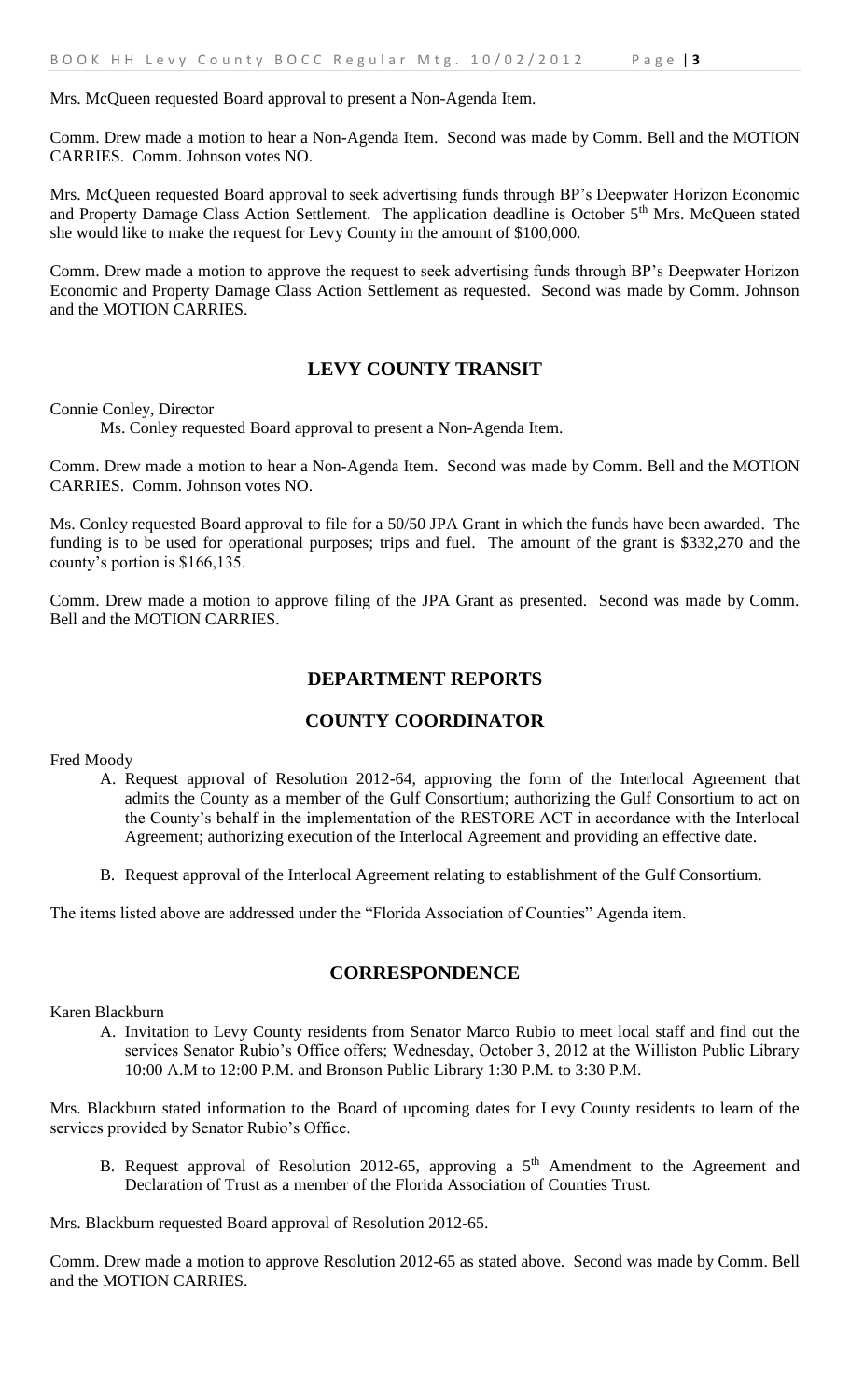### **WILLIAMS COMMUNICATIONS, INC.**

A.J. Smith

Radio communications issues. – TABLED –

#### **EMERGENCY MANAGEMENT**

Mark S. Johnson, Director

A. Request to accept the Agreement for Professional Services between Levy County and the Withlacoochee Regional Planning Council (WRPC) for Hazards Analysis.

Mr. Johnson requested the Board accept the Agreement for Professional Services between Levy County and the WRPC for Hazards Analysis in the amount of \$1,384. The Agreement period runs from July 1, 2012 to June 30, 2013. This is non-matching and funded by the EMPA/EMPG grant funds. The Agreement identifies and monitors facilities in Levy County which store large quantities of hazardous materials.

Comm. Bell made a motion to accept the Agreement for Professional Services between Levy County and the WRPC as requested. Second was made by Comm. Drew and the MOTION CARRIES.

B. Request to accept the Agreement for Professional Services between Levy County and the Withlacoochee Regional Planning Council (WRPC) for Technical Assistance of the Local Mitigation Strategy Plan (LMS) and the County Wide Fire Protection Plan (CWPP).

Mr. Johnson requested the Board accept the Agreement for Professional Services between Levy County and the WRPC for Technical Assistance of the Local Mitigation Strategy Plan and the County Wide Fire Protection Plan in the amount of \$10,500. The Agreement period runs from October 1, 2012 to September 30, 2013.

Comm. Bell made a motion to accept the Agreement for Professional Services between Levy County and the WRPC as presented. Second was made by Comm. Drew and the MOTION CARRIES.

## **PUBLIC SAFETY**

David Knowles, Director

A. Request approval from the Board to apply for the annual grant from the state for the improvement and expansion of EMS.

Mr. Knowles requested Board approval to apply for the annual grant from the State for improvement and expansion of EMS by approval of Resolution 2012-63. The amount of the grant this year is \$5,746.

Comm. Drew made a motion to approve the grant application from the State and Resolution 2012-63 as requested. Second was made by Comm. Bell and the MOTION CARRIES.

B. Request approval from the Board to allocate \$75,000 toward the construction/addition to the Inglis Firehouse.

Mr. Knowles requested Board approval to allocate \$75,000 toward the construction/addition to the Inglis Firehouse building upon completion of the merger. Mr. Knowles stated in working with the Town of Inglis on the merger, they had asked if the county would be opposed to moving the EMS Station to a more central location closer to Inglis.

After discussion among the Commissioners, Comm. Joyner made a motion to approve allocating \$75,000 to the construction/addition to the Inglis Firehouse building as requested. Second was made by Comm. Drew and the MOTION CARRIES.

# **COUNTY ATTORNEY**

Anne Bast Brown

Request approval of Resolution 2012-52 certifying that the County meets the criteria for reduction of Department of Environmental Protection and Water Management District fees.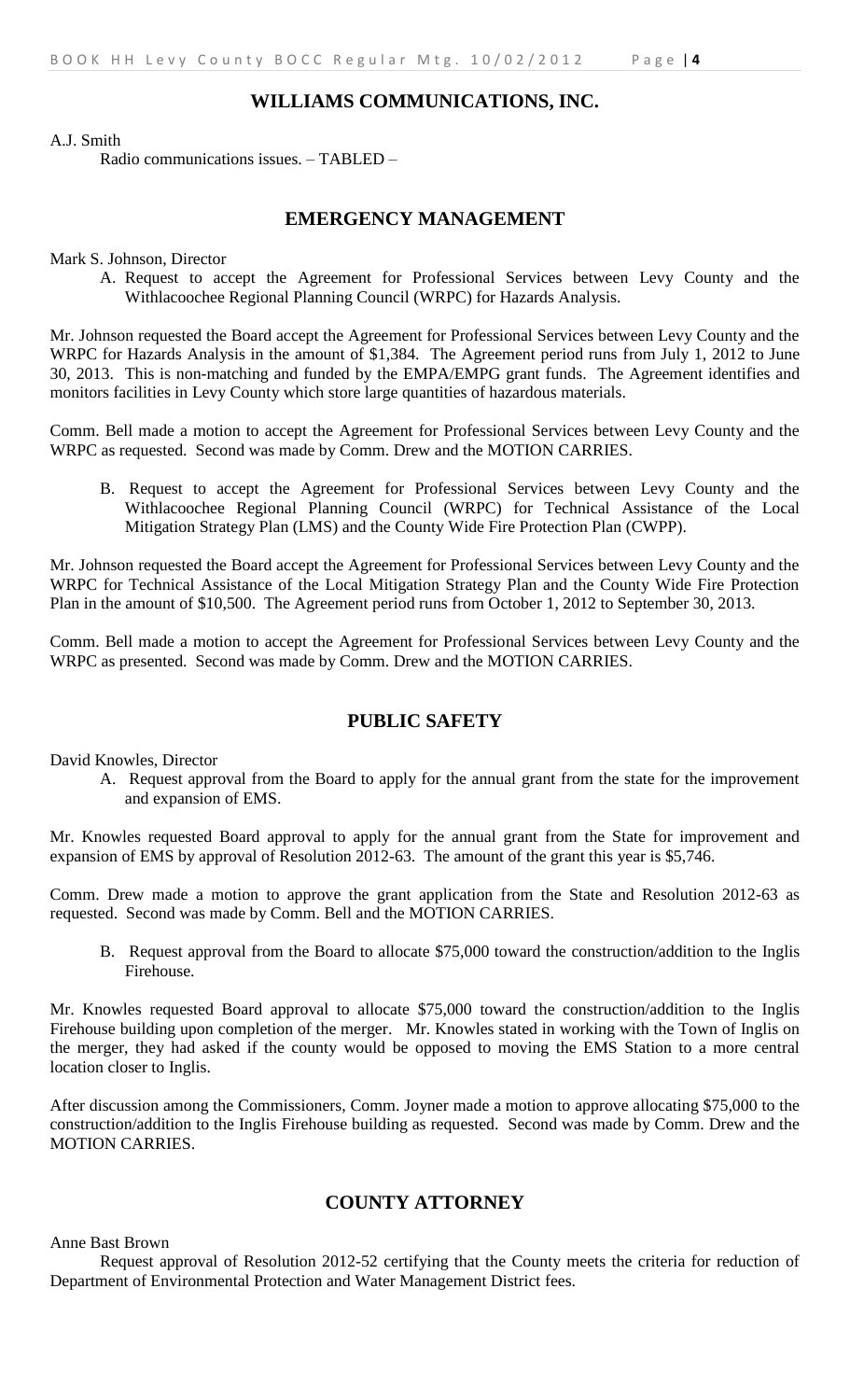Atty. Brown requested Board approval of Resolution 2012-52 which is required to certify the County meets the criteria for reduction of DEP and Water Management District permit processing fees.

Comm. Johnson made a motion to approve Resolution 2012-52 as requested. Second was made by Comm. Bell and the MOTION CARRIES.

## **PUBLIC COMMENTS**

Comm. Stevens read aloud a letter submitted by Ms. Robbie Blake thanking the Board and the Road Department for the recent road paving in Lake Johnson Estates.

#### **WORKFORCE CONNECTION**

Rusty Skinner

- A. Request approval for Amended Interlocal Agreement creating the Citrus, Levy, Marion Workforce Consortium.
- B. Request approval of the Memorandum of Agreement between the Citrus, Levy, Marion Regional Workforce Development Board, Inc. and the Citrus, Levy, Marion Workforce Development Consortium.
- C. Request approval of the Fourteenth Amended and Restated Agreement to establish the Citrus, Levy, Marion Regional Workforce Development Board.

Comm. Bell, the liaison for the Board, spoke on behalf of Mr. Skinner and requested Atty. Brown assist in explaining why the changes were necessary with regard to the above listed items.

Atty. Brown explained the three items above have been updated to reflect current language and references, as well as to clarify certain points without any changes of substance.

Comm. Bell made a motion to approve the Amended Interlocal Agreement, the Memorandum of Agreement and the Fourteenth Amended and Restated Agreement as presented. Second was made by Comm. Drew and the MOTION CARRIES.

## **COMMISSIONERS' REPORTS**

Comm. Johnson thanked all who attended the Levy County Beast Feast and thanked the Commissioners for their help.

November 6<sup>th</sup> is the Soil and Water Conservations Tri-County Ag. Venture. They will be hosting students to come out for a hands-on experience of local agricultural entities. They are seeking sponsors, so anyone interested can contact Comm. Johnson or Dana Langford, the Educational Director at the Soil and Water Conservation office.

Comm. Drew stated the Yankeetown Seafood Festival will be on November  $17<sup>th</sup>$  &  $18<sup>th</sup>$  and any non-profit organizations looking for a booth space can contact her for information.

Comm. Bell stated the Ag. Venture was also looking for donations for the Ag. Venture.

The LARC Ride to Provide is coming up on October  $20<sup>th</sup>$ .

The Cedar Key Seafood Festival is on October  $20<sup>th</sup>$  &  $21<sup>st</sup>$  and he invited everyone to attend both events.

The Fall at the Prairie benefit for Haven Hospice is on October 13<sup>th</sup> at the Whitehurst Lodge.

Comm. Bell let everyone know the 2013 Relay For Life event will be April  $27<sup>th</sup>$ . The event will run from noon on Saturday until 6:00 A.M. Sunday morning.

Comm. Bell also thanked the Road Department for their quick response for signs being placed in an area where an accident had occurred in the Fanning Springs area.

Comm. Joyner commended the Road Department for their quick response for road repair as a result of an incident which occurred over the weekend.

Comm. Joyner asked Mr. Moody and Atty. Brown could check into the time frame of when the material is dumped and when it can be spread in the Benton area.

Mr. Moody answered he would look into this.

Comm. Stevens had concerns of enforcing any rules or regulations the Board may put in place.